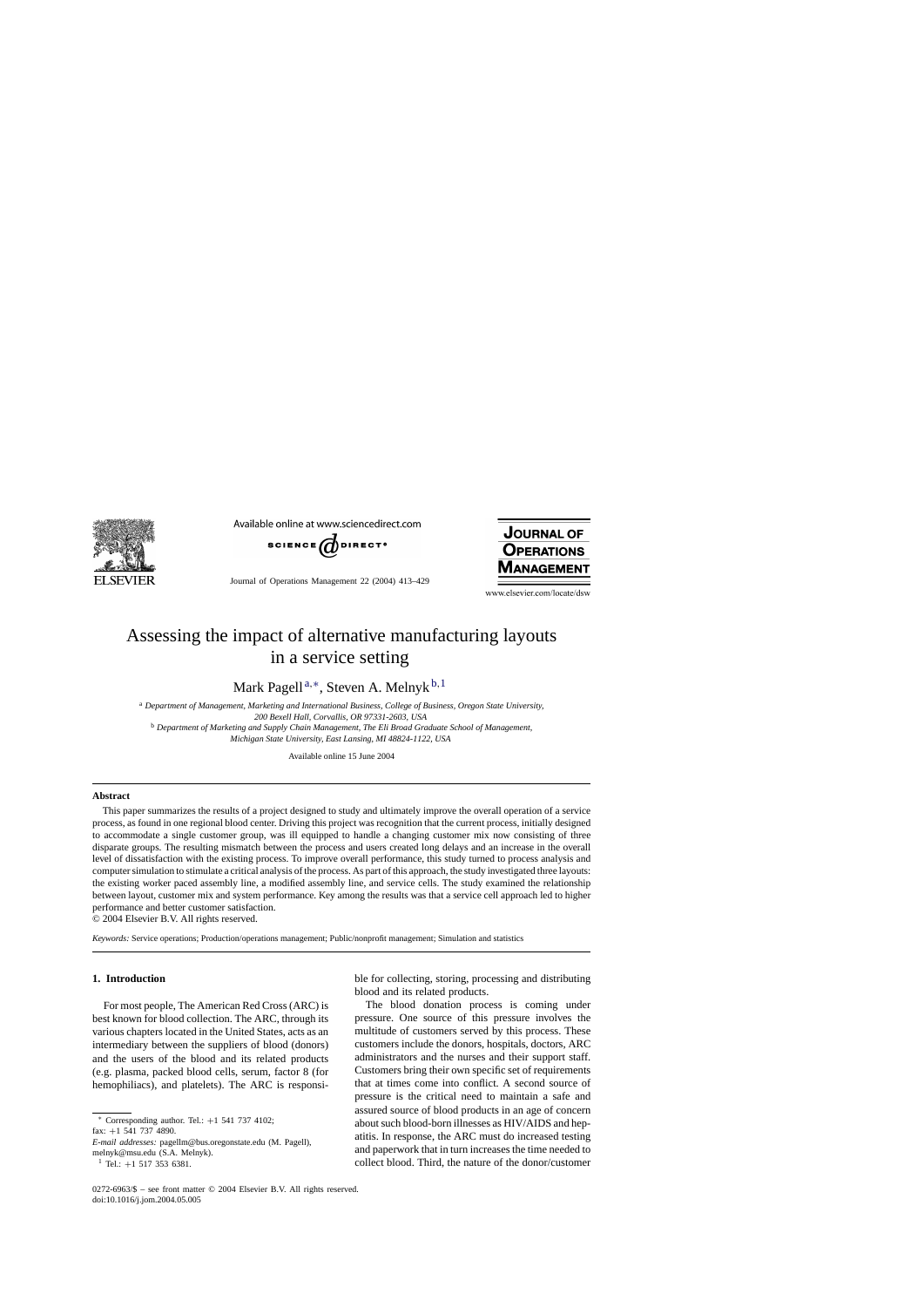base is changing. In the past, the ARC collected blood from one type of donor, the regular donor who gives to the general pool. Now this same blood donation process must deal with two new categories of donors: (1) autologous, who give blood for their own use; and (2) directed, who give blood for a specific person. Each category must be handled differently in terms of paperwork and processing requirements.

Finally, the ARC must deal with the challenge of keeping the regular donor, who is the primary base of support and blood supply, satisfied while simultaneously meeting the demands placed on the blood donation process by the preceding factors. The blood donation process is dependent on volunteers. Since it does not pay for its blood, the ARC can only assure the future availability of its blood supplies by keeping these volunteer donors content. Central to this task is the need to ensure the amount of time spent giving blood is kept both short and predictable.

The ARC now faces an environment familiar to most managers. Processes initially designed to efficiently meet the needs of one specific type of customer/user are now stressed by the need to provide service to many different customers/users. Additionally, the ARC faces increased competition. Therefore, the ARC must restructure their service processes so that they can serve the varying needs of the different customer groups without raising the system's costs.

As a result, administrators at both the regional and national levels of the ARC are reexamining the blood donation process with the goal of improving its overall effectiveness and efficiency. This paper describes and summarizes the results of a project carried out to help the administrators of the Great Lakes Region of the ARC in this task. This project focused its attention on the relationship between the layout of the process, customer mix, and overall performance.

In selecting layout as a critical dimension of analysis, the researchers were drawing on the insights and results gained from studies carried out in the manufacturing arena that have concentrated on plant layout. As has been shown in numerous studies (e.g. [Flynn](#page--1-0) [and Jacobs, 1987; Kinney and McGinnis, 1987; Shafer](#page--1-0) [and Charnes, 1993; Shafer and Meredith, 1993\)](#page--1-0), the change in plant layout and workflows can have a significant impact on system performance. This awareness of the importance of layout has also been recognized within many areas of the service sector (e.g. [Usher et al., 1990\).](#page--1-0)

The project evaluated three different layouts for the blood donation process: (1) the current worker-paced assembly line system in place; (2) a modified assembly system; and (3) a service cell approach. These three layouts were assessed using computer simulation. The data for this series of simulations was collected from the Lansing Blood Center in Lansing, Michigan.

## **2. The current blood donation process and the changing environment**

The current process was designed to serve regular donors, who give blood to the general pool. Regular donors are the backbone of the ARC's blood bank system. As customers of the system, the regular donors give both their blood and time. Their return rate is affected by their perceived treatment during the donation process. That is, they return as long as they are happy with how they are treated and as long as the processing time is predictable and not thought to be "excessively" long.

When serving primarily regular donors, the current process was fast, dependable and generally balanced. However, this balance and predictability has been affected by the emergence of two new types of system users: the directed donor and the autologous donor.

### *2.1. The directed donor*

The directed donor gives blood for a specific person or group of people (usually a family member). These donors are generally healthy and do not need help getting around the center. Additionally their blood does not have to be destroyed if it is not used for the intended person. But directed donors do add time to the system. First, they have special paperwork. Second, while they are requested to arrange appointments in advance, directed donors often arrive (1) without an appointment, and (2) in large groups for moral support that often request to be processed together, thus creating a large, noisy slow moving contingent in the midst of the process.